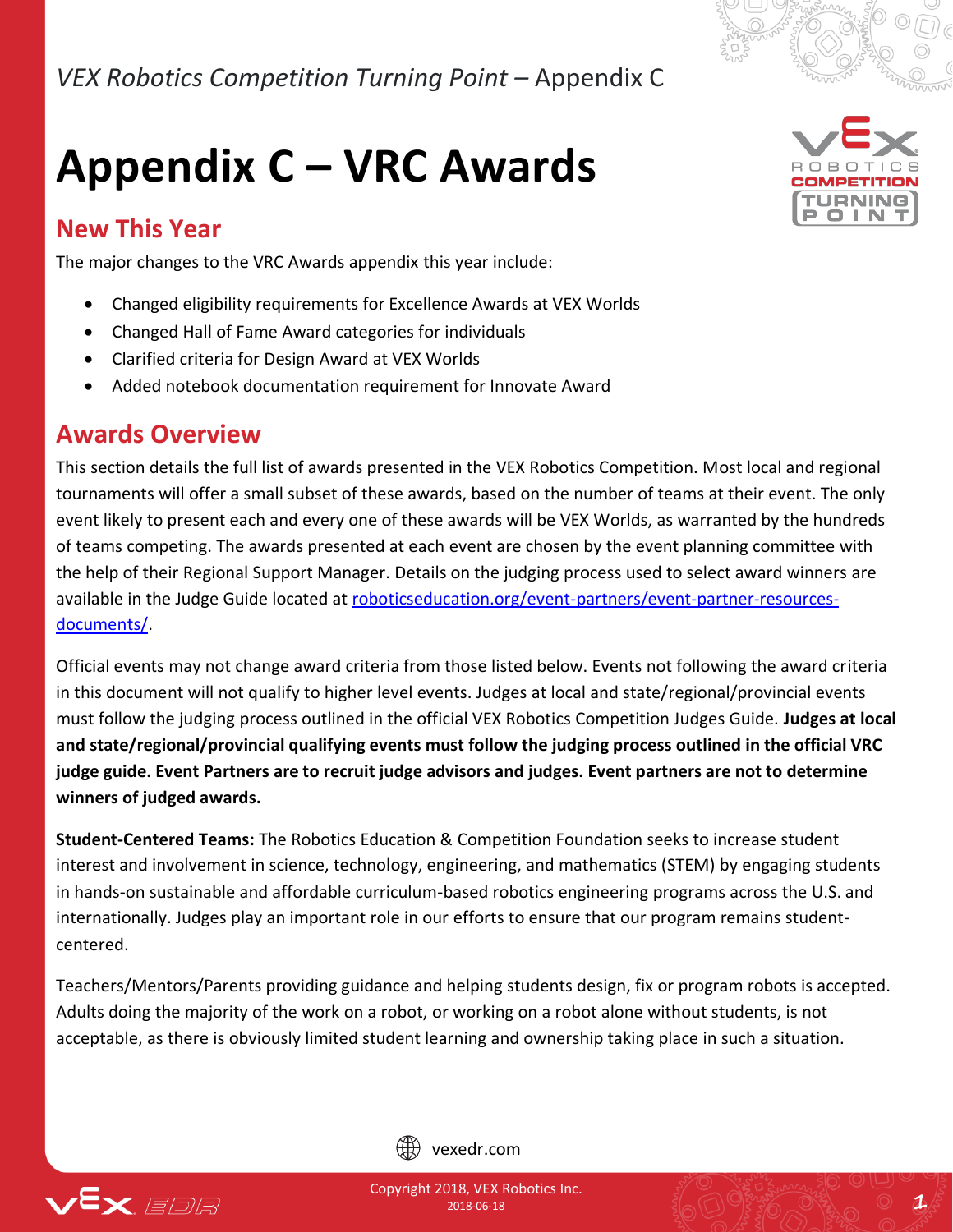Judges have the opportunity through observation and interviews to identify teams, schools and clubs that strive to keep their program student centered and that understand the purpose of the program is to enhance the learning process, not to win at all costs. Judges, with input from event staff, are instructed to identify teams that are not student-centered. Examples of this may include:

- Robots built entirely by adults or, in the case of younger student, mentors (i.e., high school students building robots for elementary or middle school teams).
- Identical robots on two or more teams (so called clone-bots).
- Adults who criticize students from alliance teams for poor performance, failure to perform optimally or who blame other teams for low scores rather than offering positive suggestions.

Judges are instructed not reward teams that Judges have clearly identified as not student centered with any judged awards.

| <b>Standard Set of Awards</b>       |                                                                                 |  |
|-------------------------------------|---------------------------------------------------------------------------------|--|
| <b>Excellence Award</b>             | Top All Around Team (Robot Performance & Judged)                                |  |
| <b>Tournament Champion</b><br>Award | Each Team on Winning Alliance (2 teams) (Robot Performance)                     |  |
| Design Award                        | Team with a professional design approach                                        |  |
| Robot Skills Champion Award         | Top Combined Programming & Driving Skills Challenge Team<br>(Robot Performance) |  |
| Judges Award                        | Recognition from Judges for special accomplishments                             |  |
| Volunteer of the Year Award         | Recognized Event Volunteer                                                      |  |

The standard set of awards will be offered at most tournaments:

In addition to these standard awards, larger events may also offer some or all of the following:

| <b>Other Awards (Larger Events)</b> |                                                                   |  |
|-------------------------------------|-------------------------------------------------------------------|--|
| <b>Tournament Finalist Award</b>    | Each Team on Finalist Alliance (2 teams) (Robot Performance)      |  |
| Amaze Award                         | Team with an amazing, well-rounded and top performing robot       |  |
| <b>Build Award</b>                  | Team with a well-crafted robot                                    |  |
| Create Award                        | Robot with a creative engineering solution                        |  |
| <b>Energy Award</b>                 | Team with extraordinary enthusiasm                                |  |
| Innovate Award                      | Team that has the most "Innovative" design feature on their robot |  |
| <b>Think Award</b>                  | Team with an impressive and effective autonomous programming      |  |



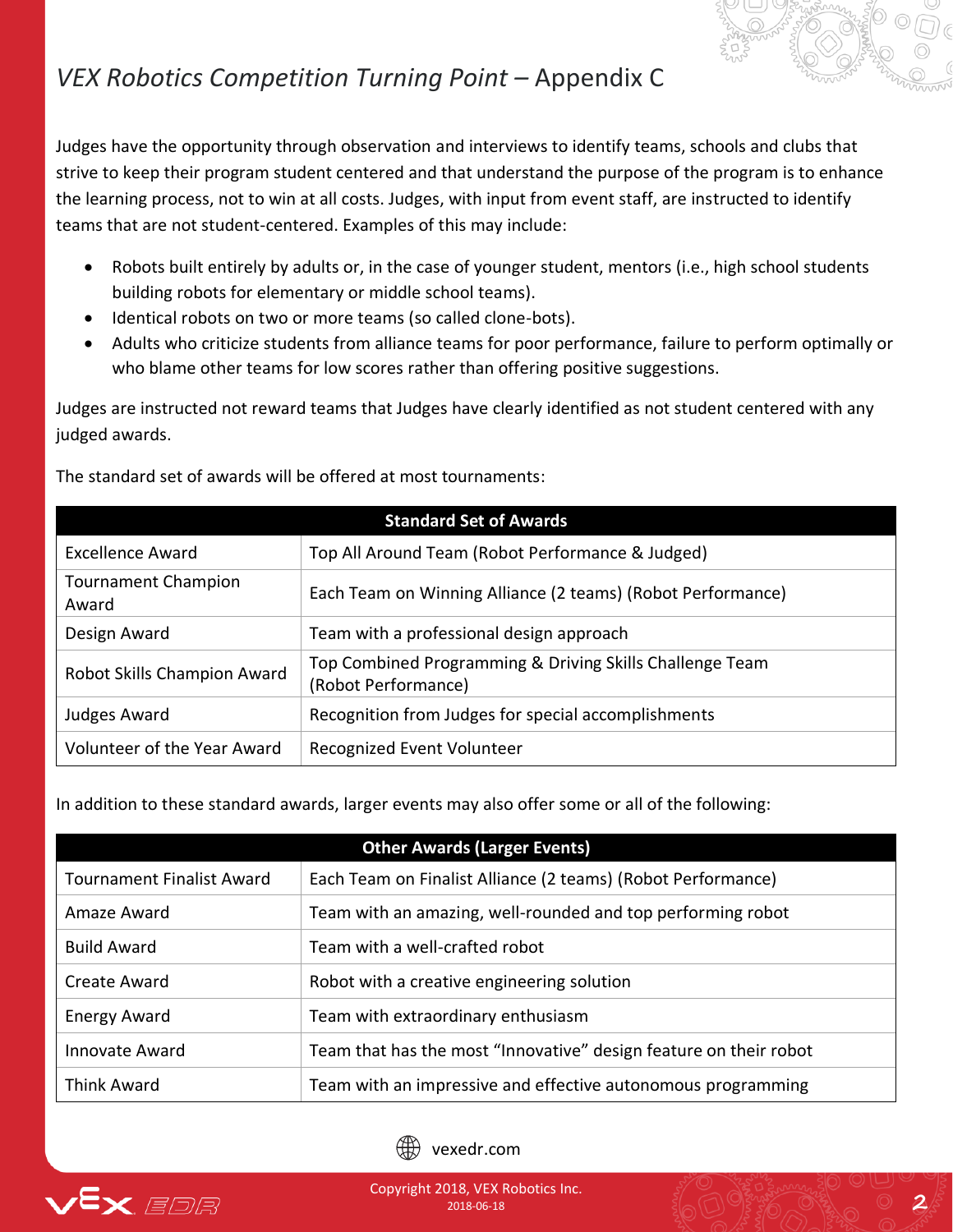

The remaining awards may be offered at very large events, such as VEX Worlds. For a listing of the awards offered at your event and of the awards that qualify for advancement to championship events, please visit your event page at [robotevents.com.](http://www.robotevents.com/)

| <b>Other Awards (Very Large Events)</b> |                                                                                                   |
|-----------------------------------------|---------------------------------------------------------------------------------------------------|
| Robot Skills 2 <sup>nd</sup> Place      | 2 <sup>nd</sup> place combined Programming & Driving Skills Challenge Team<br>(Robot Performance) |
| Robot Skills 3rd Place                  | 3rd place combined Programming & Driving Skills Challenge Team<br>(Robot Performance)             |
| <b>Community Award</b>                  | Team with extraordinary community involvement and awareness                                       |
| Inspire Award                           | Team that has inspired judges with their accomplishments                                          |
| Service Award                           | Team that goes above and beyond to assist other teams at an event                                 |
| Sportsmanship Award                     | Team that is extremely courteous and most enthusiastic                                            |
| Teamwork Award                          | Group with multiple teams competing and communicating together                                    |
| Mentor of the Year Award                | Recognized Volunteer Team Mentor                                                                  |
| Partner of the Year Award               | Recognized Event Sponsor/Supporter                                                                |
| Teacher of the Year Award               | <b>Recognized Team Teacher</b>                                                                    |
| <b>Inspiration All-Star</b>             | Recognized Adult STEM All-Star (given at VEX Worlds)                                              |

## **Team Professionalism and Ethics**

The REC Foundation considers positive, respectful, and ethical conduct to be an important and essential component of the VEX Robotics Competition. Ethics is an important part of every engineer's professional training and practice. Judges will consider team conduct in determining awards. Judges will consider students, mentors, and adults to be team members.

## **Excellence Award**

The **Excellence Award** is the highest award presented in the VEX Robotics Competition. This award is presented to a team that exemplifies overall excellence in creating a high quality VEX robotics **program**. This team is a strong contender in numerous award categories. Excellence winners must have an engineering notebook.

Key criteria:

- Design Award ranking
- Tournament Qualification Matches ranking
- Robot Skills Challenge ranking
- Other Judged Award rankings



vexedr.com

Copyright 2018, VEX Robotics Inc. 2018-06-18 **3**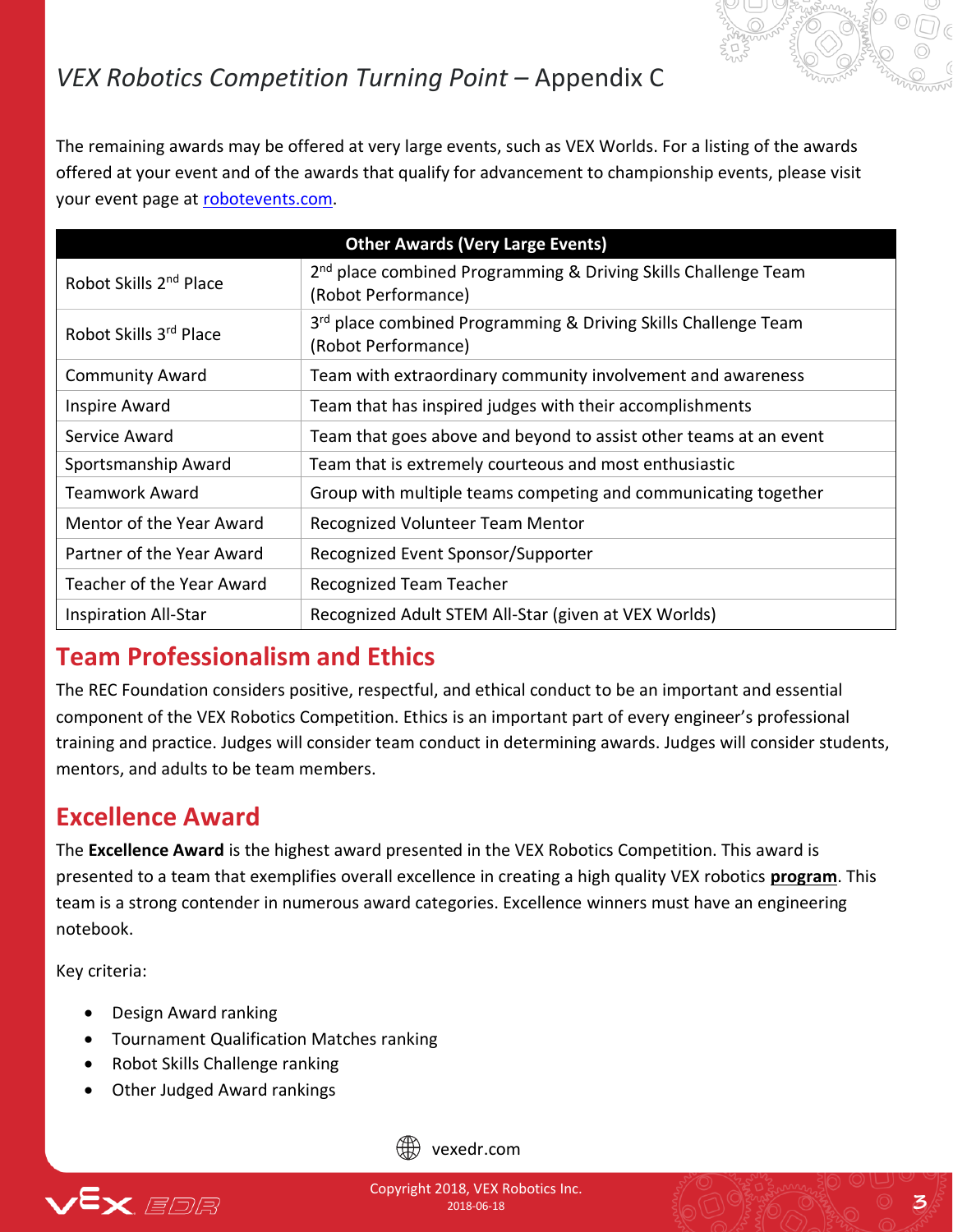

• High quality VEX robotics program

Some events may offer two Excellence Awards, one for the top overall Middle School team and one for the top overall High School team, if they have at least ten (10) teams in each group.

#### **Excellence Award at VEX Worlds**

Teams must have been awarded the Excellence Award at a state/regional/provincial/national level championship event or a REC Foundation designated signature event to be eligible for Excellence at VEX Worlds.

Eligible teams will be notified in advance to submit their Engineering Notebooks at check in. Each qualified team will be given a single Excellence Award Interview slot. Schools or organizations with more than one eligible team will be given one Excellence Interview slot with the score from the interview shared by all eligible teams from the school or organization.

Team interview schedules will be forwarded to eligible teams the week of Worlds. Teams should be sure that they have listed a contact email that they may access at the event.

Excellence Awards will be offered at the Middle School and High School levels at VEX worlds. Please note that if an individual team receives the Excellence Award at VEX Worlds, then the award is given to that team's school or organization, not just to the individual team.

Schools or organizations that have won the Excellence Award in the previous three years will not be eligible for the Excellence Award at VEX Worlds.

Online challenges are no longer required as a prerequisite for Excellence at Worlds, however they may be considered by judges in determining the Excellence Award winners at VEX Worlds.

### **Design Award**

The **Design Award** is presented to a team that demonstrates an organized and professional approach to the design process, project and time management and team organization. Only teams that submit Engineering Notebooks are eligible for the Design Award.

Key criteria:

- Engineering Notebook is a clear, complete document of the team's design process
- Team is able to explain their design and strategy throughout the season
- Team demonstrates personnel, time and resource management through the season
- Teamwork, interview quality, and team professionalism





Copyright 2018, VEX Robotics Inc.  $\frac{1}{2018\cdot 06\cdot 18}$  **4**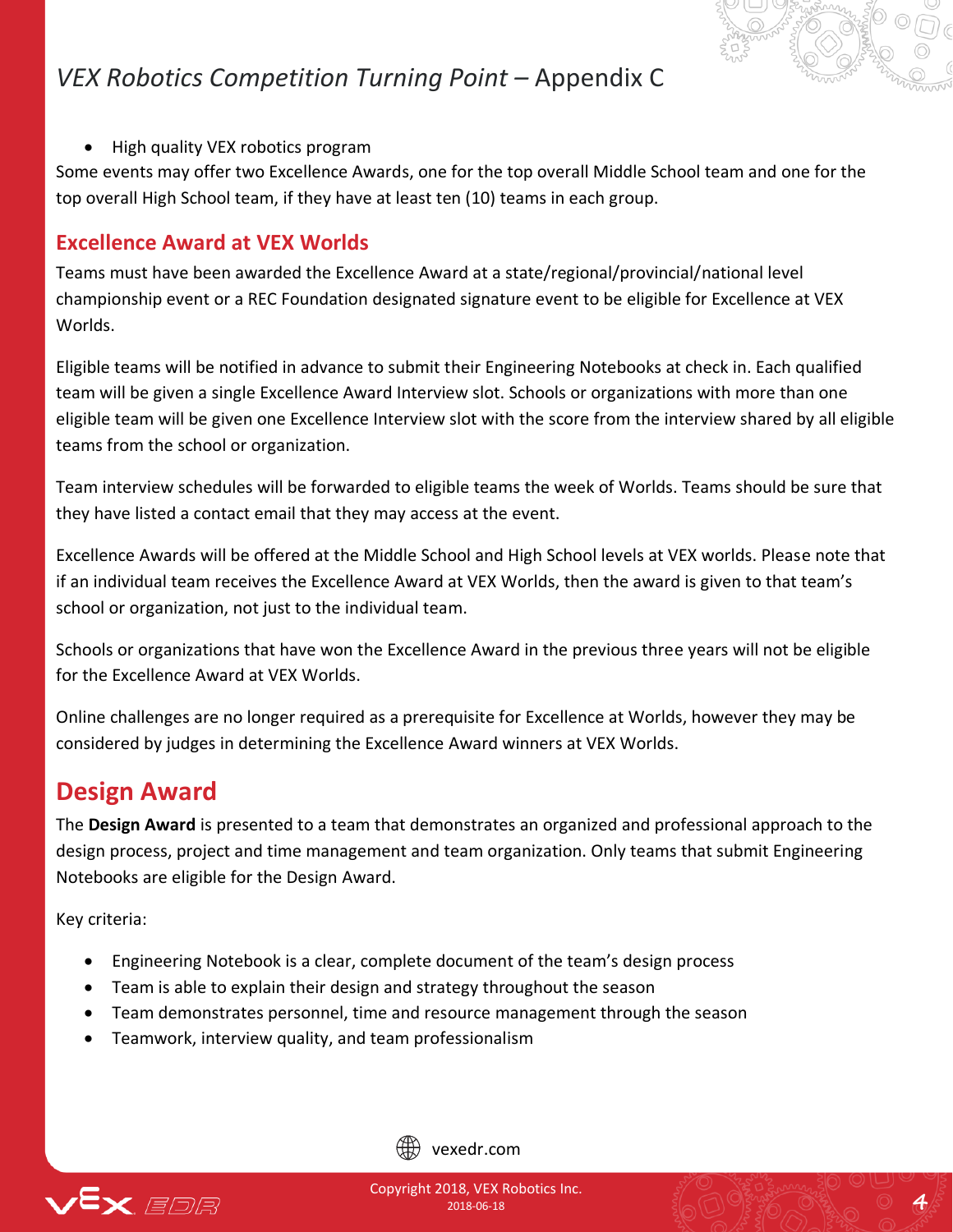#### **Design Award Rubric**

Judges will use the Design Award Rubric to evaluate the teams' performance on the award criteria. The first page of the Design Award Rubric is used to evaluate the quality of a team's Engineering Notebook. The second page of the rubric is then used to evaluate the students' understanding and application of an effective robot design process, as demonstrated in their team pit interview with Judges. The Design Award Rubric is available in the Judge Guide and at [roboticseducation.org/event-partners/event-partner-resources-documents/.](http://www.roboticseducation.org/event-partners/event-partner-resources-documents/)

#### **The Engineering Notebook**

One of the primary missions of the VEX Robotics Competition is to help students acquire real world life skills that will benefit them in their academic and professional future. The Engineering Notebook is a way for teams to document how the VEX Robotics Competition experience has helped them to better understand the engineering design process while also practicing a variety of critical life skills including project management, time management, brainstorming, and teamwork.

Each notebook is created through a concerted effort by a team to document their design decisions. Large events may send a Design Award winner as well as the Excellence Award winner to a state or regional championship, so teams should start their notebooks early and update them often.

Engineering is an iterative process whereby students recognize and define a problem, brainstorm and work through various stages of the design process, test their designs, continue to improve their designs, and continue the process until a solution has been identified. During this process, students will come across obstacles, encounter instances of success and failure, and learn many lessons. It is this iterative process that students should document in their Engineering Notebook.

The Engineering Notebook provides an opportunity to document everything a team does during the design process. Students should include a number of items in their Engineering Notebook including: a table of contents, team meeting notes as they relate to the design process, design concepts and sketches, pictures, notes from competitions regarding observations that should be considered in the next iteration of their design, team members' observations and thoughts on their design, team organization practices as they relate to their design process, and any other documentation that a team finds useful as related to their robot's design. The team should also document their project management practices including their use of personnel, financial, and time resources. A good notebook would allow a person who is unfamiliar with the team's work to take over the robot design/construction based on a team's detailed design documentation.



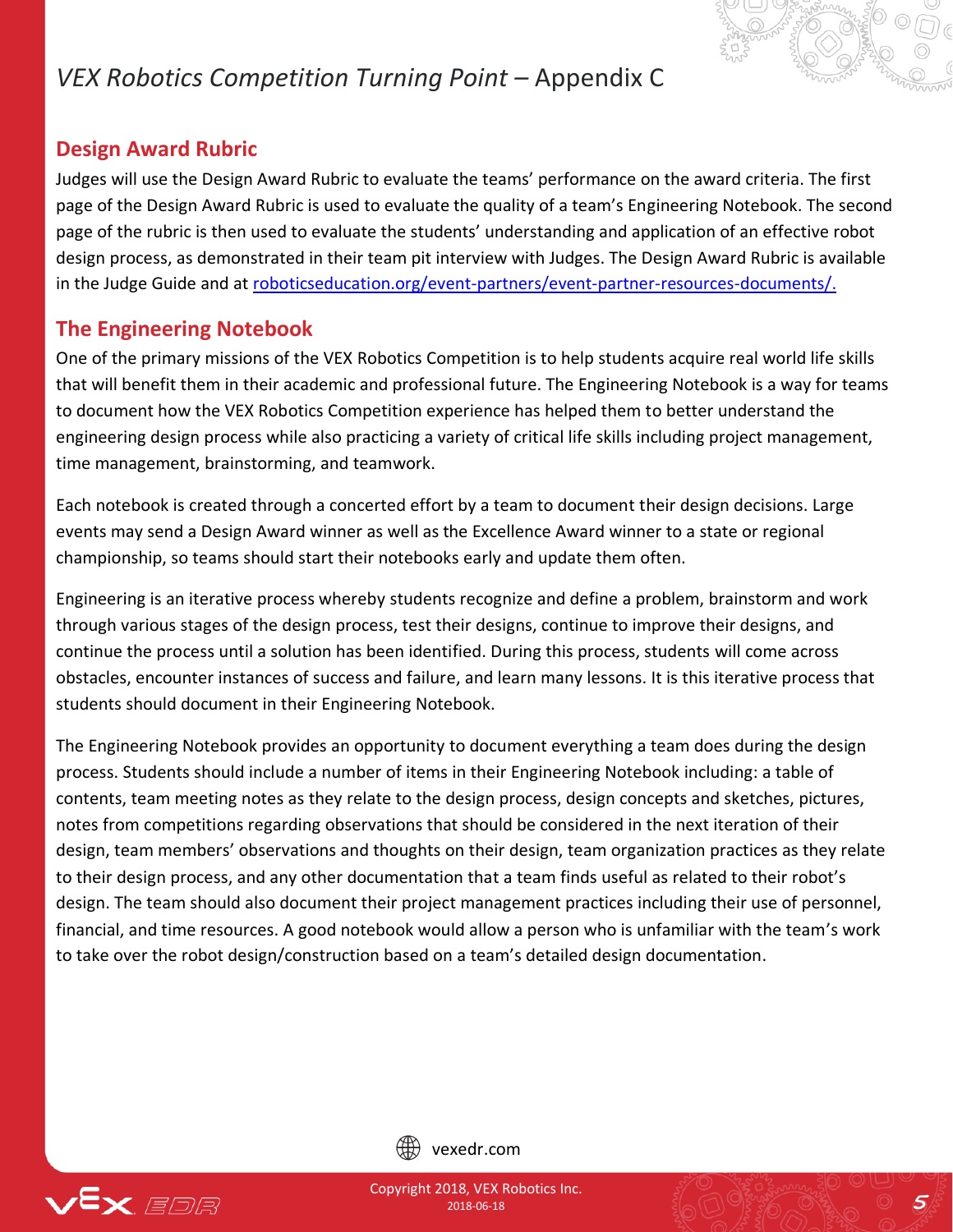

The Engineering Notebook provided by the REC Foundation with team registrations includes tips on good notebook practices and gives examples of good practices. A bound quad-ruled notebook is the preferred format. You may use the notebook provided by VEX or purchase your own bound notebook from any one of many online sources. The notebook should never be edited. The team number should be on the cover. The notebook should be written in ink with errors crossed out using a single line. Pages should be numbered, and entries should be dated in chronological order with each page signed or initialed by the students. Additional materials such as computer code or CAD drawings should be glued or taped into the notebook. Pages should never be removed from the Notebook even if they contain errors.

Note to Teams:

Judges will not accept electronic notebooks on laptops, tablets, thumb drives, or cloud-based servers. The Design Rubric may be found at the end of this document. Teams will be interviewed in their pit area during local and state competitions.

#### **Design at VEX Worlds**

Teams must have been awarded the Design or Excellence Award at a state/regional/provincial/national championship event to be eligible for Design at VEX Worlds. Eligible teams will be notified in advance to submit their Engineering Notebooks at check in. Teams with high quality Engineering Notebooks will be selected for Design Award interviews in the Team Pit Areas. Teams are not given scheduled sit-down interviews for the Design Award at VEX Worlds.

### **Judges Award**

The Judges Award is presented to a team that the Judges determine is deserving of special recognition. Judges consider a number of possible criteria for this award, such as team displays of special attributes, exemplary effort and perseverance at the event, or team accomplishments or endeavors throughout the season that may not fit under existing awards but are nonetheless deserving of special recognition.

### **Robot Performance Awards**

The **Tournament Champions Award** is presented to the winning alliance of the VRC tournament.

The **Robot Skills Champion Award** is presented to the team with the highest combined Programming and Driving Skills Challenge score. A team's combined score will be determined by adding their highest Programming Skills score and their highest Driving Skills score at a single competition. Teams competing in only one of the two skills challenges will receive a zero score in the challenge in which they did not participate.

The **Tournament Finalists Award** is presented to the runner-up alliance of the VRC tournament. Some events may choose to present this award.



vexedr.com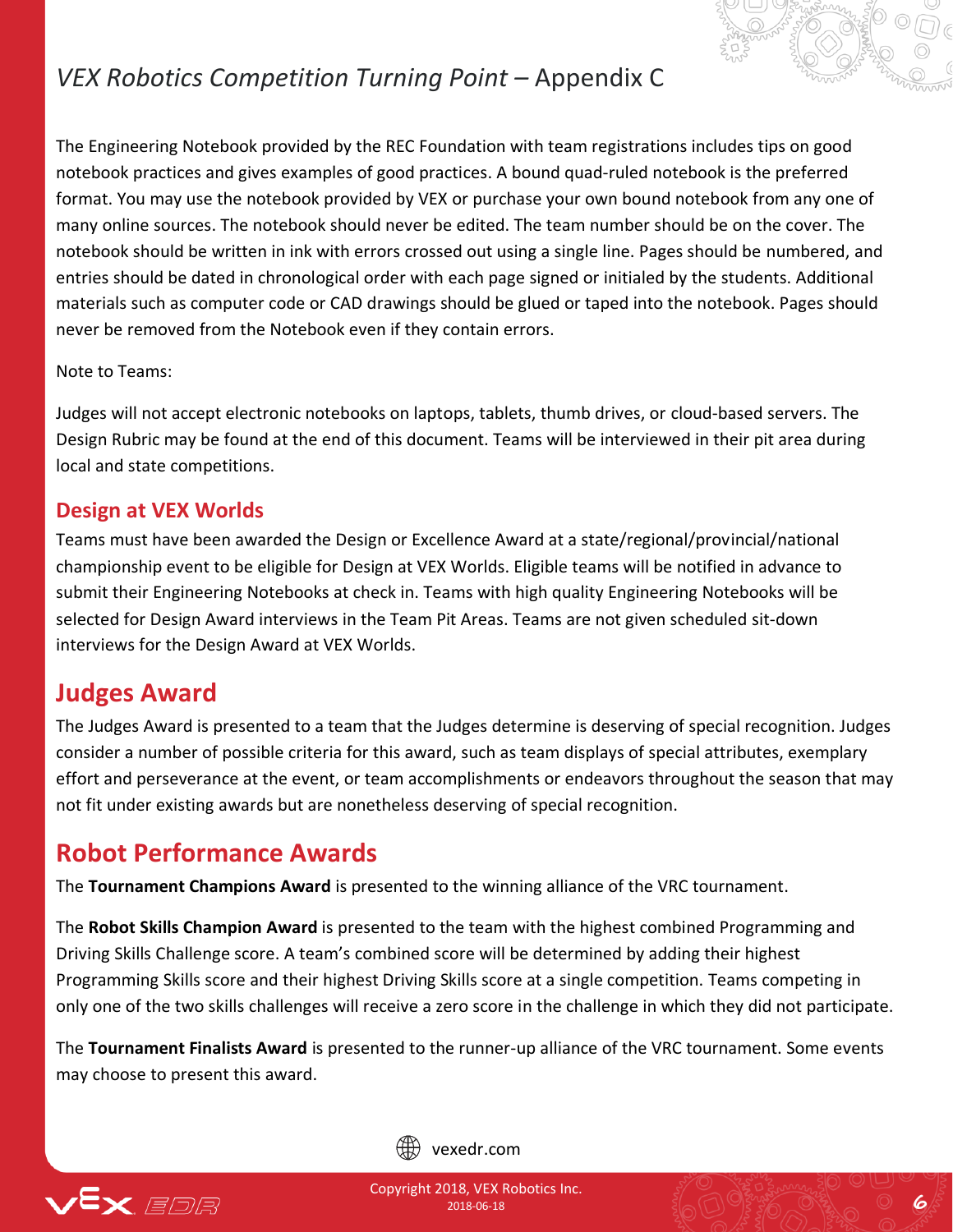

The **Robot Skills 2nd Place Award** is presented to the team with the second highest combined Programming and Driving Skills Challenge score. Some events may choose to present this award.

The **Robot Skills 3rd Place Award** is presented to the team with the third highest combined Programming and Driving Skills Challenge score. Typically, only VEX Worlds will offer this award.

### **Technical Judged Awards**

These awards and most of the other Team Judged Awards are judged using the VEX Awards Scoring Sheet, which is in the Judges Guide.

The **Amaze Award** is presented to a team that has built a competition robot that clearly demonstrates overall quality. A solid mechanical design along with demonstrated robot programming, robustness, strong performance and consistency are key attributes assessed for this award.

Key criteria:

- Robot design is consistently high-scoring and competitive
- Robot demonstrates a solid mechanical design and is robustly constructed to fulfill its designed task
- Robot autonomous mode is consistently successful
- Teamwork, interview quality, and team professionalism

The **Build Award** is given to a team that has built a well-crafted and constructed robot that also shows a clear dedication to safety and attention to detail.

Key criteria:

- Robot construction is of professional quality; robust, clean and elegant use of materials
- Robot efficiently uses mechanical and electrical components
- Robot is designed with a clear dedication to safety and attention to detail
- Robot demonstrates reliability on the field and holds up under competition conditions
- Teamwork, interview quality, and team professionalism

The **Create Award** is presented to a team whose robot design incorporates a creative engineering solution to the design challenges of this season's game.

Key criteria:

- Robot is a well-crafted, unique design solution, demonstrating creative thinking
- Team has demonstrated a highly creative design process and methodology
- Team has committed to ambitious and creative approaches to playing the game
- Teamwork, interview quality, and team professionalism



vexedr.com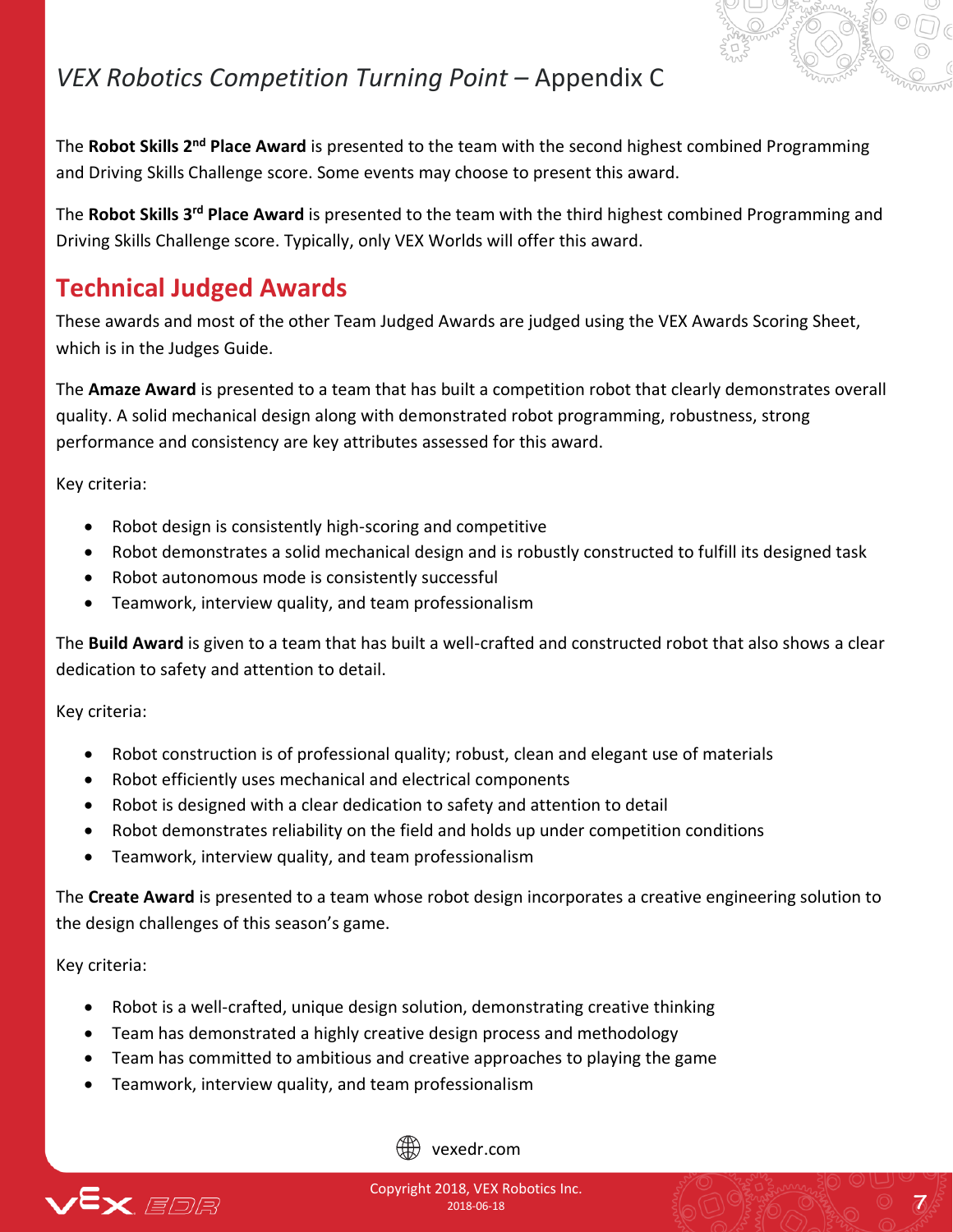

The **Think Award** is presented to a team that has developed and effectively used quality programs as part of their strategy to solve the game challenge.

Key criteria:

- Team's autonomous code is consistent and reliable
- All programming is cleanly written, well documented, and easy to understand
- Team has explained a clear programming strategy to solve the game challenge
- Team demonstrates their programming management process, including version history
- Teamwork, interview quality, and team professionalism

### **Other Judged Team Awards**

The **Community Award** is presented to a team that should be recognized for making a difference in the community. This award may be judged by the local VEX Robotics Organizing Committee. This team demonstrates strong community building skills and has made many contributions to help support students and teams beyond their own school or organization. This award is given to a team that makes a concerted effort to raise support in their community for technology education programs.

The **Energy Award** is presented to a team that displays a high level of enthusiasm and passion at the event.

Key criteria:

- Team maintains a high level of excitement and energy throughout the event
- Team's passion for competition and robotics enriches the event experience for others
- Teamwork, interview quality, and team professionalism

The **Innovate Award** is presented to a team that has demonstrated a strong combination of ingenuity and innovation in designing their VEX robot. This award will typically recognize a specific, unique piece of engineering that exemplifies thinking outside of the box and innovative engineering design. This robot feature should also be a part of the engineering design solution that solves the complex problems presented by the VRC game.

Key criteria:

- Innovative design process evident and well documented in the team's Engineering Notebook
- Robot design demonstrates an ingenious and innovative piece of engineering
- Innovative feature is soundly crafted and is an effective solution to a design problem
- Innovative solution is integrated as a part of an overall well-crafted robot
- Students understand and explain why the innovative feature was necessary
- Teamwork, interview quality, and team professionalism



vexedr.com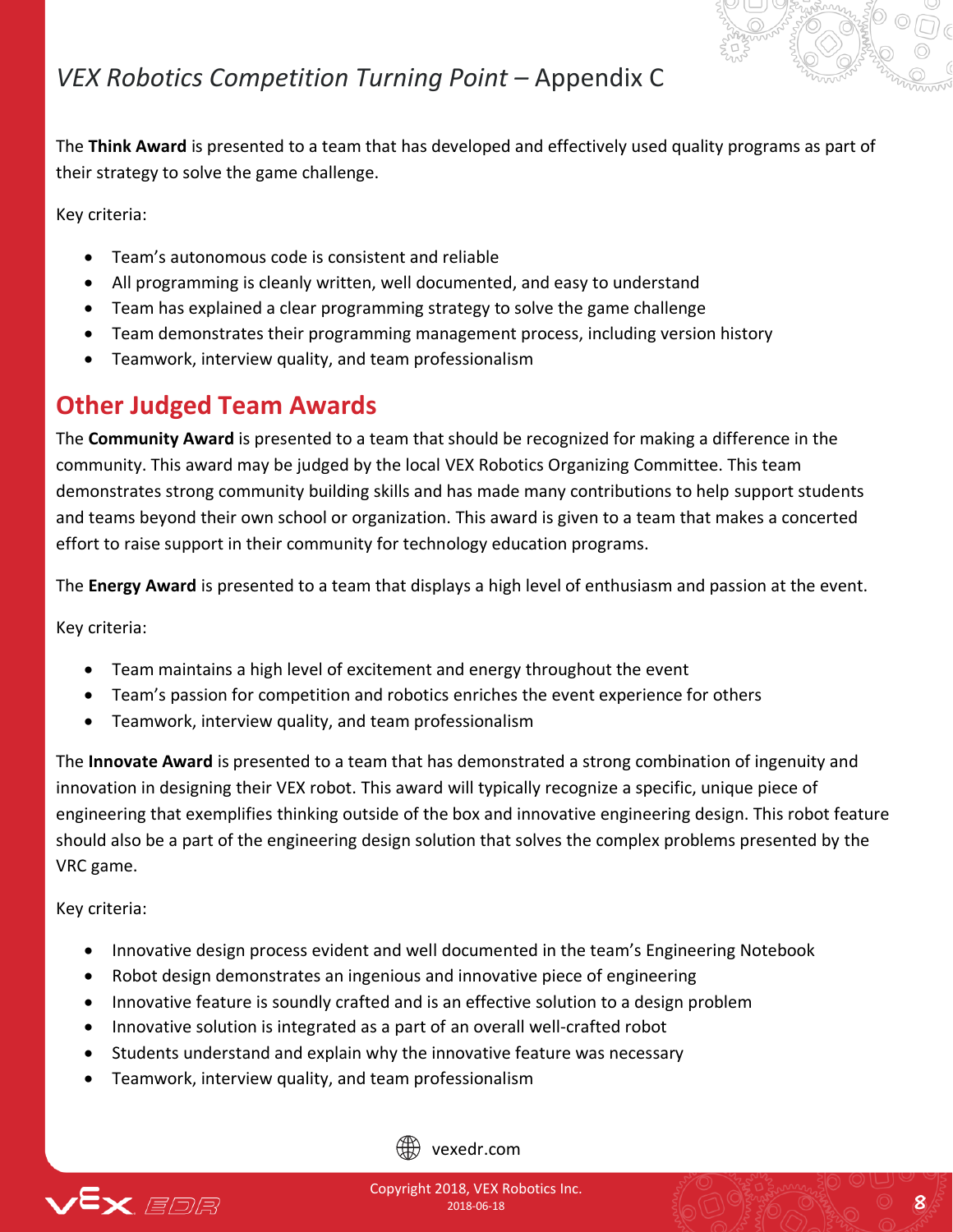

The **Inspire Award** is presented to a team that has inspired judges with their approach to competitive robotics. This team will effectively communicate their passion for the VRC program and maintain a positive attitude throughout the event. The team will have a clear vision for their future and will participate with both a high level of integrity and good sportsmanship. This team demonstrates that they believe they can achieve what they set out to achieve through their diligence.

The **Service Award** is given to a team that is always willing and able to help other teams.

Key criteria:

- Team is willing to help others by sharing resources, knowledge, and encouragement
- Team has helped not only alliance partners, but all teams, by sharing resources
- Team has enriched local VRC events by volunteering personnel and/or resources

The **Sportsmanship Award** is presented to a team that has earned the respect and admiration of the volunteers and other teams at the event. Key Criteria:

- Team is courteous, helpful, and respectful to everyone at the event, on and off the field
- Team treats others on the playing field in the spirit of friendly competition and cooperation
- Team demonstrates respect and willingness to help event staff, other teams and spectators
- Team demonstrates excitement and enthusiasm throughout the event

The **Teamwork Award** is presented to a group of teams from a single school, or organization, that demonstrates a season-long commitment to cooperation, unity and mutual respect. The Teamwork Award is presented to a school, or an organization, that has built a sustainable multi-team robotics program. This award recognizes a school, or a group of teams from a single organization, that demonstrates the ability to field multiple independent robotics teams which also work and collaborate together to enrich the experience of all students involved.

### **Online Challenge Awards**

The VEX Online Challenge rules and judging criteria are located on the Online Challenge site which is found at: [http://challenges.robotevents.com/.](http://challenges.robotevents.com/)

Online Challenge submissions are due in January.